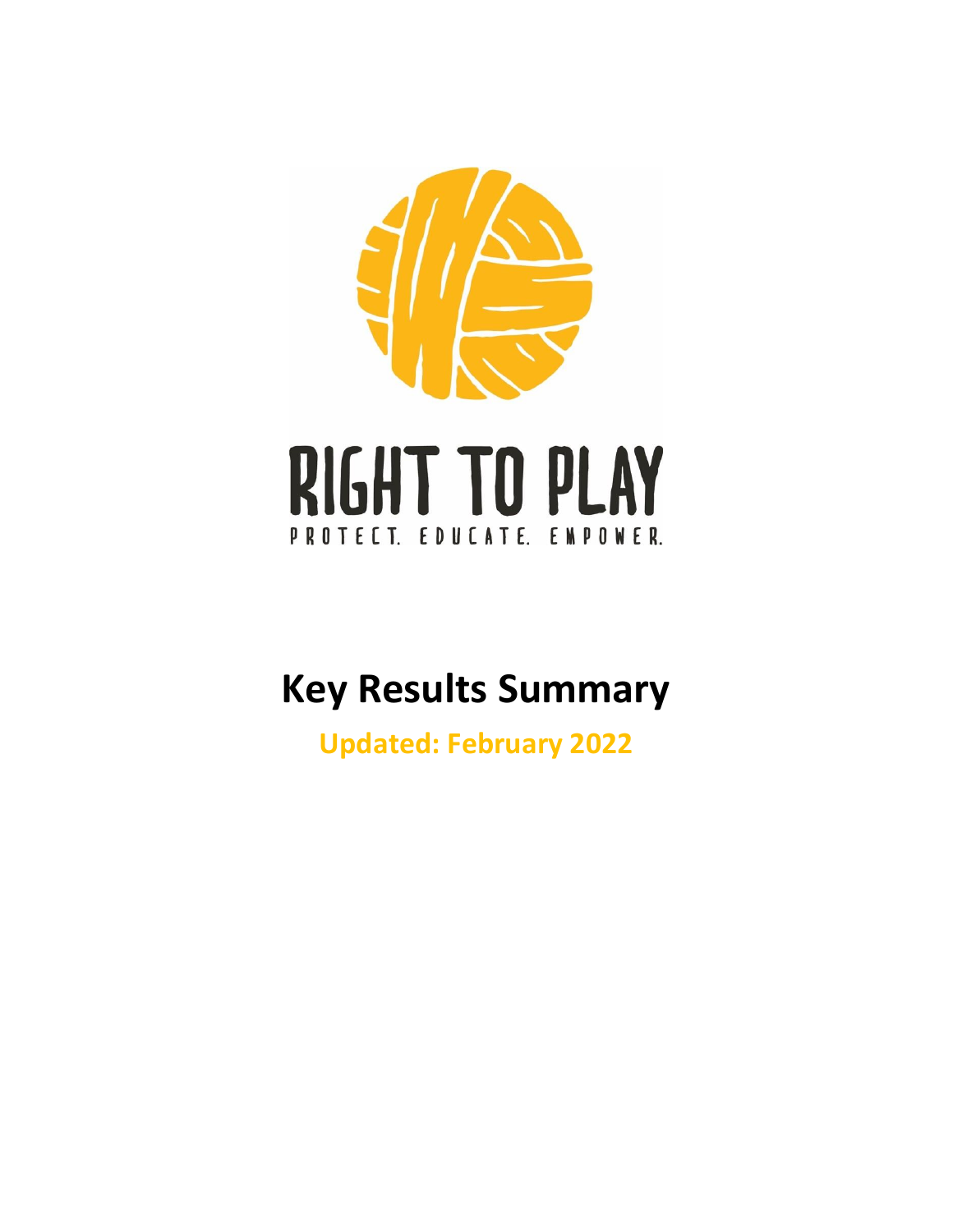

## **The Key Results Summary**

The Key Results Summary is an internal resource that highlights Right To Play's best and most recent evaluation results.

The Key Results Summary is organized according to our four key outcome areas: quality education, child protection, girls' empowerment, and health and well-being (including psychosocial well-being).

The Key Results Summary is updated on an annual basis by the Global Monitoring, Evaluation, and Learning team. This iteration presents data on Right To Play's impact through December 2021. Queries can be directed to MonitoringEvaluationLearningHQALL@righttoplay.com.

#### **How Do We Measure Impact?**

We measure impact by conducting evaluation studies before (baseline), during (midline), and at the end (endline) of our projects. These evaluations systematically assess how our interventions are implemented and the effects they have on children, teachers, parents, and other community members targeted by our projects.

Evaluations typically use interviews, surveys, focus group discussions, classroom observations, learning assessments, and other methods to collect both qualitative and quantitative information from our project participants.

By tracking changes throughout the life of our projects compared to the situation at the start – and in some cases comparing this to changes in schools and communities not supported by our projects – these evaluations provide us with a rigorous, evidence-based understanding of our impact.



Full reports on baseline, midline and endline evaluations for individual projects are available on PlaySpac[e here.](https://righttoplay1.sharepoint.com/:f:/r/sites/Program/Monitoring/Evaluation%20Reports?csf=1&web=1&e=kyySbY) Evaluation briefs summarizing the studies' key findings and lessons are available on PlaySpac[e here.](https://righttoplay1.sharepoint.com/:f:/r/sites/Program/Monitoring/Evaluation%20Briefs?csf=1&web=1&e=eBh9Nu) The relevant report and/or brief for each statistic in this document is linked in its footnote. Please note these links are only accessible to Right To Play employees.

## **Key Impact Highlights Infographic**

We've created an infographic version of our top

results that can be useful to you when developing presentations and reports or sharing impact in mass market communications. The design files are available on Canva for translation and download. Both the full infographic and individual stats from it are available [here.](https://www.canva.com/folder/FAE6DU4zBqc)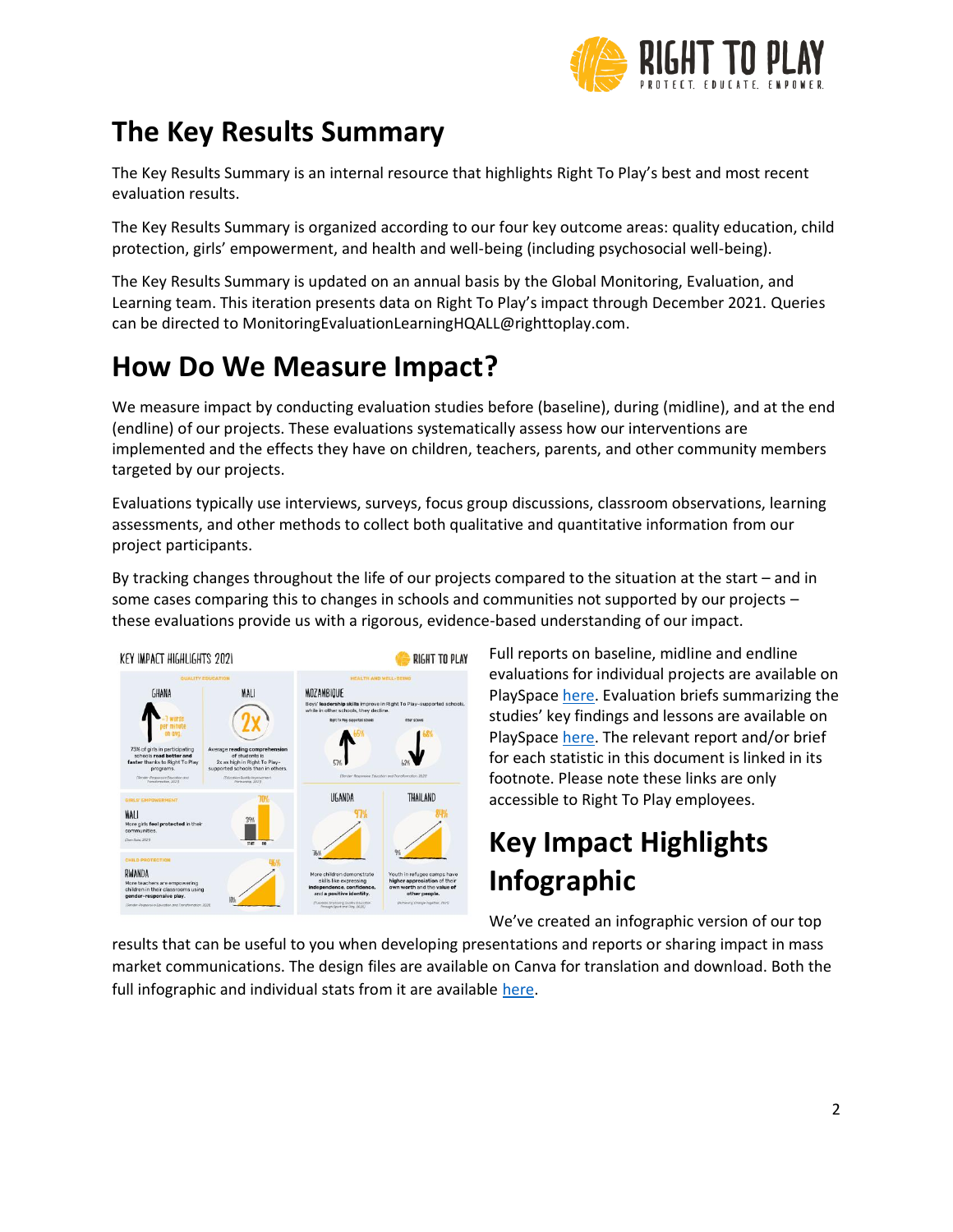

## **Quality Education**

Right To Play aims to improve the quality of, and access to, basic and early childhood education. This is achieved by: training and supporting teachers to integrate play-based approaches into teaching practices; fostering increased capacity amongst school communities<sup>1</sup> to provide safe and supportive learning environments; and working with Ministries of Education and local organizations to increase the integration of play-based learning into education policy, planning, and delivery. Together, these approaches create participatory, interactive, and child-centered learning environments that engage children, improving their holistic learning, cognitive and life skills.

Here are some of the recent educational outcomes we've achieved:

- In Ethiopia, children who were committed to learning increased from 64% at the start of Right To Play's program to 92% at the project's midline.<sup>1</sup>
- In Ghana, 73% of girls in Right To Play-supported schools improved their grade-appropriate reading fluency, compared to 60% of girls in unsupported schools. Girls in the program increased their reading accuracy and speed by an estimated 7 words per minute.<sup>2</sup>
- In Lebanon, 85% of children in Right To Play programs demonstrated a commitment to learning midway through the program, up from 67% at the start.<sup>3</sup>
- In Mali, the average reading comprehension score of students in Right To Play-supported schools was over twice as high as students in other schools - 27% compared to 13%.<sup>4</sup>
- In Palestine, staff at 90% of Right To Play-supported schools used play to build positive learning environments for children, compared to only 23% when programs began.<sup>5</sup>

## **Child Protection**

Right To Play aims to protect children in schools and communities. This is achieved by: engaging children and youth in play-based activities to strengthen their life skills and personal agency; training and supporting teachers, coaches, parents, and caregivers to improve child-centered, play-based psychosocial support as well as violence and abuse prevention and response; and analyzing and supporting community and institutional systems and strategies to increase access to, and effectiveness of, child protection services. While child protection and safeguarding are mainstreamed throughout all our areas of work, these specific approaches contribute to the protection and well-being of children by reducing the risk of exposure to – and strengthening capacity to prevent and respond to – child violence, exploitation, and abuse.

Here are some of the recent child protection outcomes we've achieved:

<sup>1</sup> Play for Advancing Quality Education (PAQE) midterm evaluation, 2019: Evaluation brie[f here](https://righttoplay1.sharepoint.com/:f:/r/sites/Program/Monitoring/Evaluation%20Briefs?csf=1&web=1&e=RZ5DHd)

<sup>&</sup>lt;sup>2</sup> Gender-Responsive Education and Transformation Program (GREAT) midterm evaluation, 2021: Evaluation Brie[f here](https://righttoplay1.sharepoint.com/:f:/r/sites/Program/Monitoring/Evaluation%20Briefs?csf=1&web=1&e=6it7n5)

<sup>3</sup> Transforming Attitudes, Approaches, and Learning Outcomes Across the Middle East Program (TAALOM) midterm evaluation, 2019: Evaluation brie[f here](https://righttoplay1.sharepoint.com/:f:/r/sites/Program/Monitoring/Evaluation%20Briefs?csf=1&web=1&e=RZ5DHd)

<sup>4</sup> Education Quality Improvement Partnership Project (PAQE II) endline evaluation, 2021: Evaluation brie[f here](https://righttoplay1.sharepoint.com/:f:/r/sites/Program/Monitoring/Evaluation%20Briefs?csf=1&web=1&e=qizISF)

<sup>5</sup> Transforming Attitudes, Approaches, and Learning Outcomes Across the Middle East Program (TAALOM) midterm evaluation, 2019: Evaluation brie[f here](https://righttoplay1.sharepoint.com/:f:/r/sites/Program/Monitoring/Evaluation%20Briefs?csf=1&web=1&e=RZ5DHd)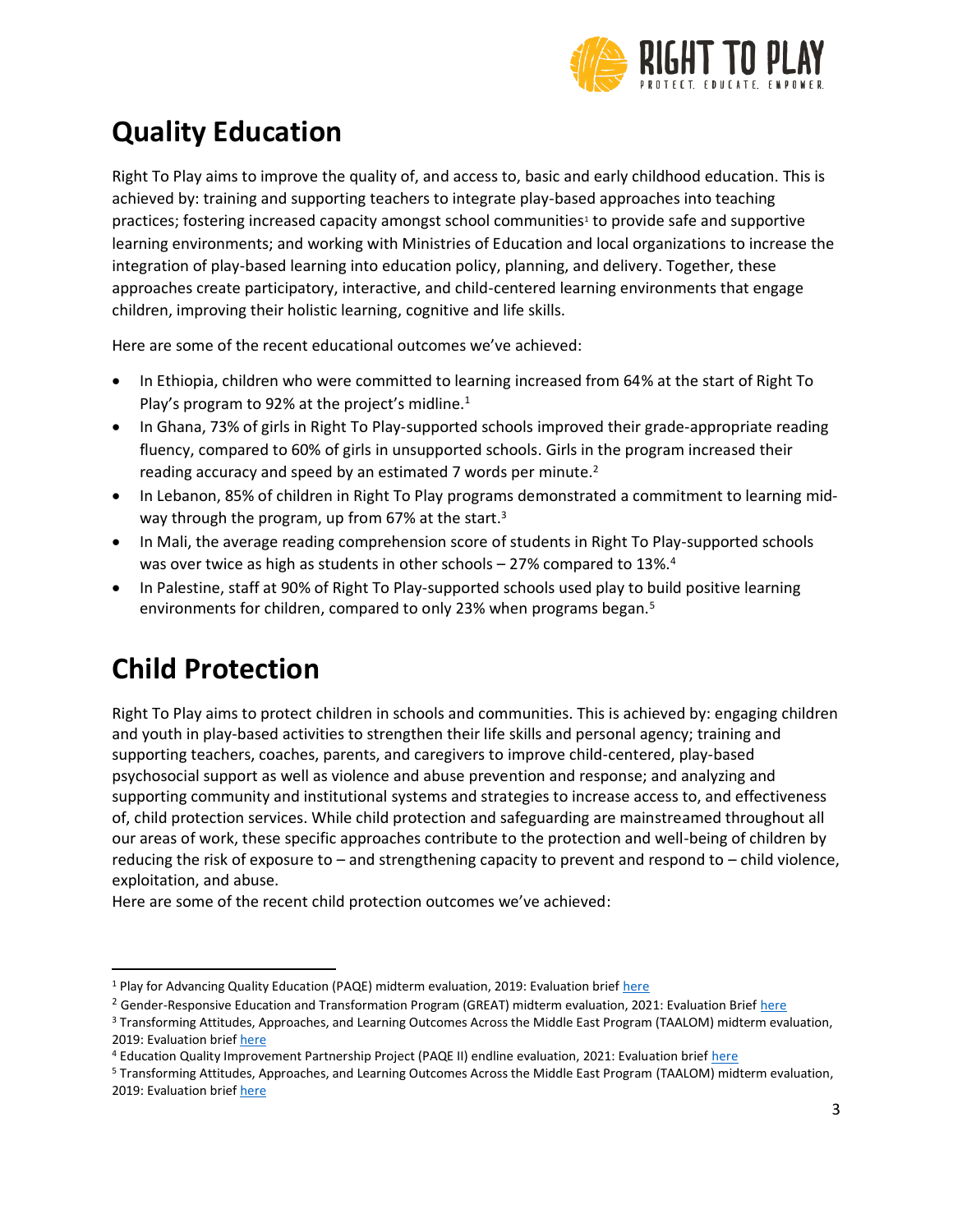

- In Mozambique, the number of Right To Play-supported schools that used corporal punishment dropped from 66% at the project's start to 52% at the project's midpoint.<sup>6</sup>
- In Mali, only 35% of children reported child labour existing in their communities after Right To Play support, down from 83% at the project's start.<sup>7</sup>
- In Mali, the proportion of adolescent girls who reported child begging in their communities decreased from 50% at baseline to 21% after programs completed.<sup>8</sup>
- In Mali, 15% of children in Right To Play-supported schools reported that their teachers used positive discipline methods by the end of the project, compared to 8% of children in schools not supported by the project.<sup>9</sup>
- In Mali, the percentage of adolescents who reported knowing a local boy or girl under the age of 18 who had worked in the last two years decreased from 73% at midline to 48% by the project's end.<sup>10</sup>
- In Pakistan, the prevalence of physical punishment at home declined with the support of Right To Play between the project's start and end. The proportion of boys reporting experiencing physical punishment at home dropped from 62% to 28%, and the proportion of girls reporting experiencing physical punishment at home dropped from 38% to 11%. 11
- In Pakistan, a randomized, controlled trial showed Right To Play programs reduced the prevalence of children being bullied and picked on. The number of girls reporting being bullied and picked on dropped from 87% at the project's start to 50% at the end. The number of boys reporting being bullied and picked on dropped from 92% at the start to 84% by the project's end.<sup>12</sup>

#### **Girls' Empowerment**

Right To Play aims empower women and girls in homes, schools, and communities. This is achieved by: raising awareness amongst children, parents, caregivers, teachers, coaches, and other community members of the harm of violence against women and girls, and of the resources and services available to them; facilitating gender-responsive play-based learning interventions to develop girls' and boys' life skills; supporting community and institutional systems and strategies to increase access to resources and services for women and girls; and supporting government actors to strengthen their capacity to empower and prevent and respond to violence against women and girls. These approaches change harmful gender norms that contribute to violence and discrimination, and strengthen girls' safety, confidence, and ability to reach their full potential.

Here are some of the recent girls' empowerment results we've achieved:

• In Rwanda, the proportion of teachers using gender-responsive play activities to teach rose from 10% at the start to 46% at the project's midpoint. 13

<sup>10</sup> Jam Suka endline evaluation, 2021: Evaluation brie[f here](https://righttoplay1.sharepoint.com/:f:/r/sites/Program/Monitoring/Evaluation%20Briefs?csf=1&web=1&e=fOE20V)

<sup>&</sup>lt;sup>6</sup> Gender-Responsive Education and Transformation Program (GREAT) midterm evaluation, 2021: Evaluation Brief [here](https://righttoplay1.sharepoint.com/:f:/r/sites/Program/Monitoring/Evaluation%20Briefs?csf=1&web=1&e=6it7n5) <sup>7</sup> Jam Suka endline evaluation, 2021: Evaluation brie[f here](https://righttoplay1.sharepoint.com/:f:/r/sites/Program/Monitoring/Evaluation%20Briefs?csf=1&web=1&e=fOE20V)

<sup>&</sup>lt;sup>8</sup> Jam Suka endline evaluation, 2021: Evaluation brie[f here](https://righttoplay1.sharepoint.com/:f:/r/sites/Program/Monitoring/Evaluation%20Briefs?csf=1&web=1&e=fOE20V)

<sup>9</sup> Education Quality Improvement Partnership Project (PAQE II) endline evaluation, 2021: Evaluation brie[f here](https://righttoplay1.sharepoint.com/:f:/r/sites/Program/Monitoring/Evaluation%20Briefs?csf=1&web=1&e=qizISF)

<sup>&</sup>lt;sup>11</sup> Reduce Peer Violence among Children in Public Schools in Pakistan endline evaluation, 2018: Evaluation brie[f here](https://righttoplay1.sharepoint.com/:f:/r/sites/Program/Monitoring/Evaluation%20Briefs?csf=1&web=1&e=Vx2zkf)

<sup>&</sup>lt;sup>12</sup> Reduce Peer Violence among Children in Public Schools in Pakistan endline evaluation, 2018: Evaluation brie[f here](https://righttoplay1.sharepoint.com/:f:/r/sites/Program/Monitoring/Evaluation%20Briefs?csf=1&web=1&e=Daffo9) 13Teachers were considered to have integrated Gender-Responsive Play Based Learning into their lessons when all of the following criteria was met during lesson observations: (1) use of play-based approaches in the lesson (2) opportunities provided for reflection and discussion on learning (3) the absence of corporal punishment in the lesson (no kneeling, no cane, no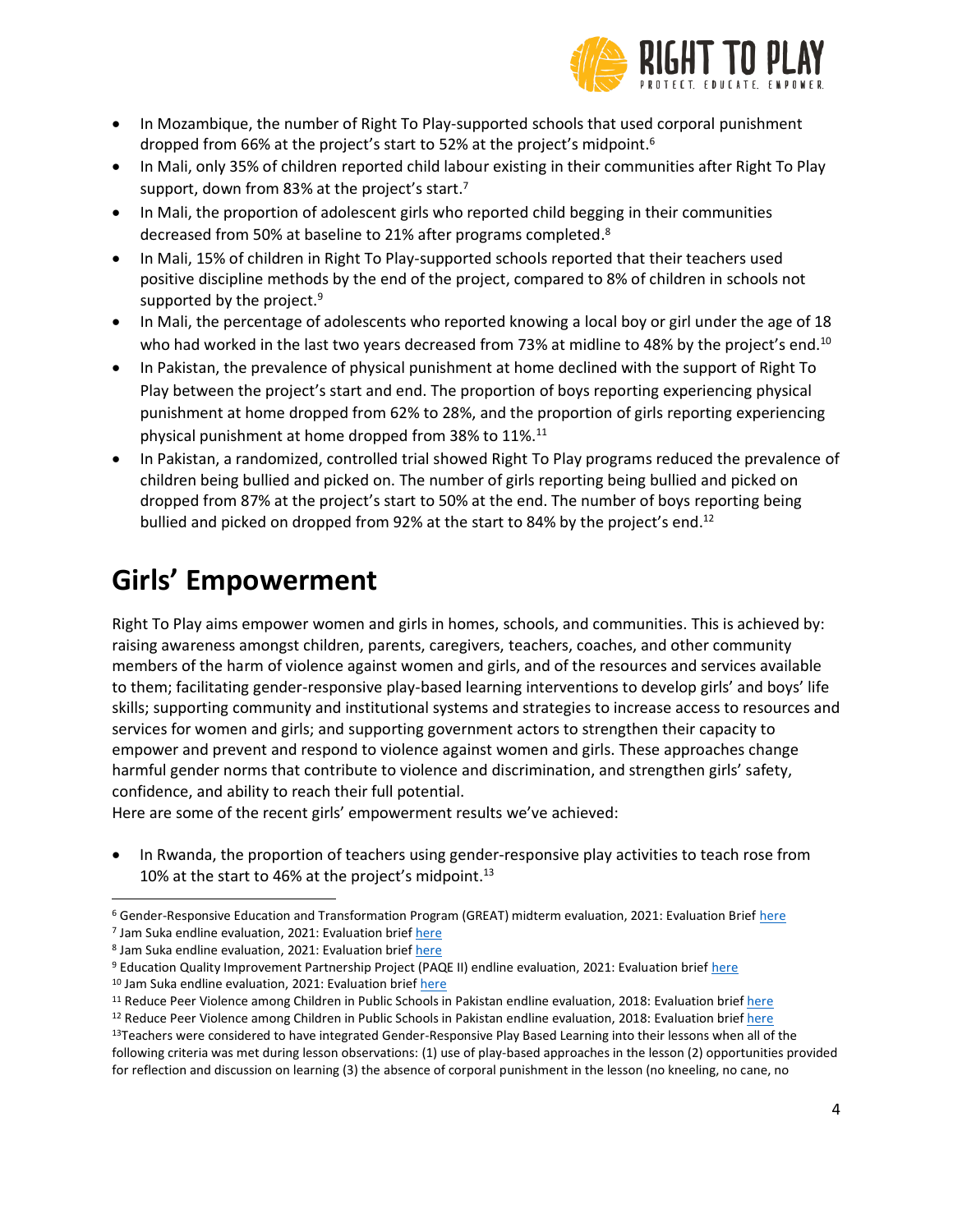

- In Mali, the proportion of girls who felt protected in their communities increased from 39% at the project's start to 70% at the end.<sup>14</sup>
- In Mali, the proportion of children who have access to treatment services for abuse more than tripled from 20% at the program's start to 71% at the end.<sup>15</sup>
- In Mali, the proportion of adolescents who reported they had heard of a child marriage in their community within the last two years decreased from 49% at the project's start to 35% at the end.<sup>16</sup>
- In Pakistan, a randomized, controlled trial showed Right To Play programs reduced the prevalence of corporal punishment. The number of girls who reported experiencing corporal punishment dropped from 67% at the project's start to 36% by its end. The number of boys who reported experiencing corporal punishment dropped from 92% at the start to 68% by the end.<sup>17</sup>

#### **Health & Well-Being**

Right To Play aims to improve children's mental and physical health under three domains: psychosocial well-being; sexual and reproductive health and well-being; and water, sanitation, and hygiene practices. This is achieved by: engaging children and youth in play-based activities and other youth-led activities – such as clubs and community awareness events – that strengthen their skills and behaviors; training and supporting teachers, coaches, parents and caregivers to promote health and well-being; and analyzing and supporting school, community and institutional systems and strategies to increase access to health and well-being resources and services. These approaches help children discover how to make safe and healthy choices, building life skills that strengthen their ability to protect themselves and their families.

Children's social and emotional life skills outcomes are also included here. Right To Play aims to improve children and young people's social and emotional life skills by empowering teachers to model constructive behaviour. We train and support teachers to build positive learning environments and integrate play-based learning in schools, utilising specific games and activities to demonstrate positive encouragement and interactions. By modeling this behaviour, teachers support students to build relationships with teachers and each other, equipping them to address challenges in their daily lives such as peer pressure and bullying. This experience stimulates development in their social and emotional life skills. We also build parents' capacity to create positive environments at home, strengthening familial relationships and promoting children's intellectual curiosity and life skills.

Here are some of the recent notable health and well-being results we've achieved:

• In Canadian Indigenous communities partnered with Right To Play, the proportion of children and youth who mentioned "reporting their feelings" when asked to name at least one healthy coping mechanism increased from 65% to 74%.<sup>18</sup>

<sup>15</sup> Jam Suka endline evaluation, 2021: Evaluation brie[f here](https://righttoplay1.sharepoint.com/:f:/r/sites/Program/Monitoring/Evaluation%20Briefs?csf=1&web=1&e=fOE20V)

shouting, no other forms of physical punishment) (4) gender ratios indicating an environment in favour of girls or demonstrating equal support for boys and girls.

Gender-Responsive Education and Transformation Program (GREAT) midterm evaluation, 2021: Evaluation Brief [here](https://righttoplay1.sharepoint.com/:f:/r/sites/Program/Monitoring/Evaluation%20Briefs?csf=1&web=1&e=6it7n5) <sup>14</sup> Jam Suka endline evaluation, 2021: Evaluation brie[f here](https://righttoplay1.sharepoint.com/:f:/r/sites/Program/Monitoring/Evaluation%20Briefs?csf=1&web=1&e=fOE20V)

<sup>&</sup>lt;sup>16</sup> In this context, underaged children are girls under the age of 16 and boys under the age of 18. Jam Suka endline evaluation, 2021: Evaluation brie[f here](https://righttoplay1.sharepoint.com/:f:/r/sites/Program/Monitoring/Evaluation%20Briefs?csf=1&web=1&e=fOE20V)

<sup>&</sup>lt;sup>17</sup> Reduce Peer Violence among Children in Public Schools in Pakistan endline evaluation, 2018: Evaluation brief [here](https://righttoplay1.sharepoint.com/:f:/r/sites/Program/Monitoring/Evaluation%20Briefs?csf=1&web=1&e=nJ03HD) <sup>18</sup> Right To Play Promoting Life-skills in Aboriginal Youth Report, 2019-2020